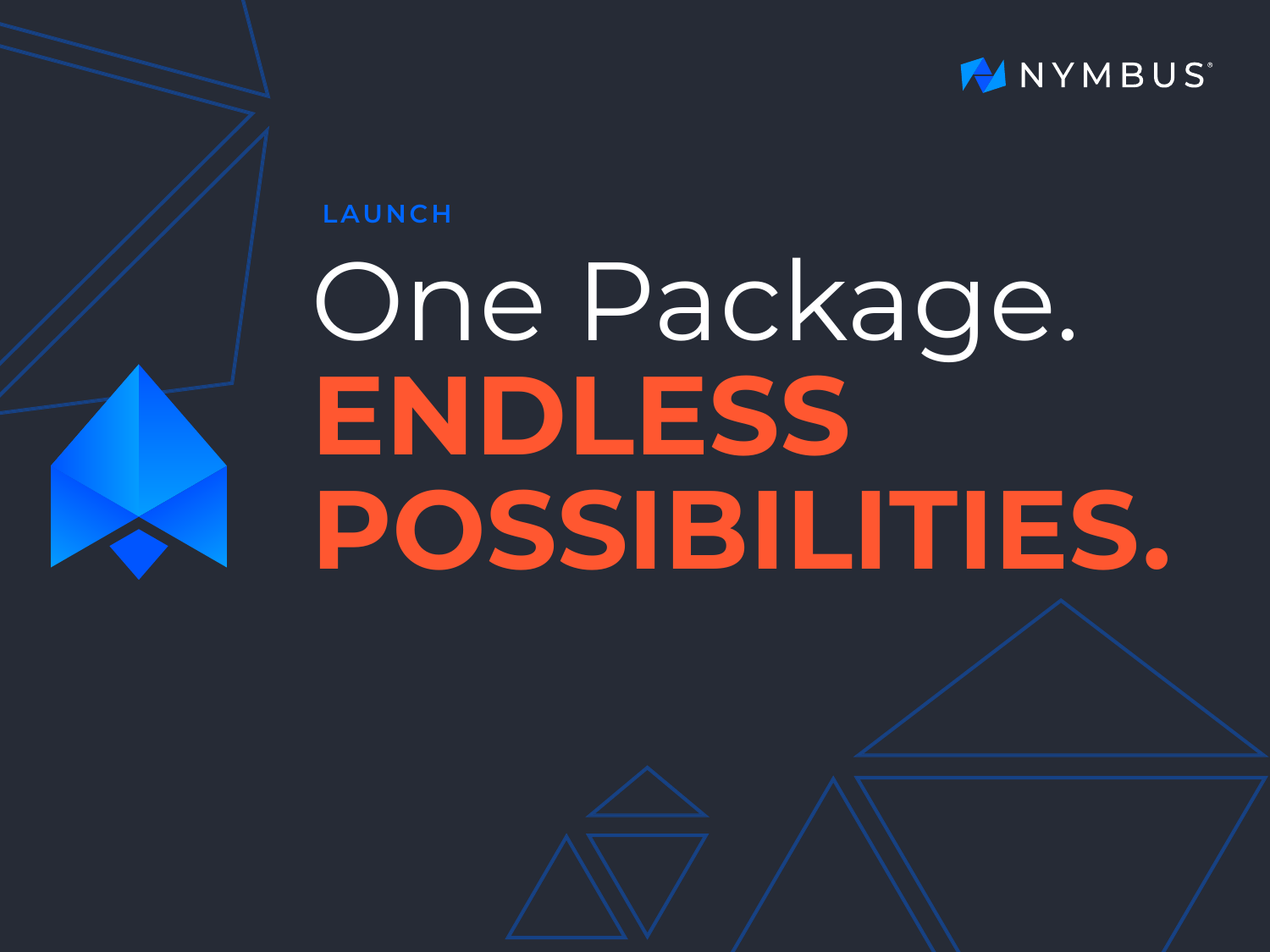## **SOLUTIONS** Built for Growth



"Throughout my 25-year career, I have seen first hand that although sophisticated technology and a clean slate can be an advantage, projects are made successful by the people, processes and the entrepreneurial spirit driving them."

> **Jeffery Kendall** Chairman and CEO, Nymbus



Nymbus Launch 2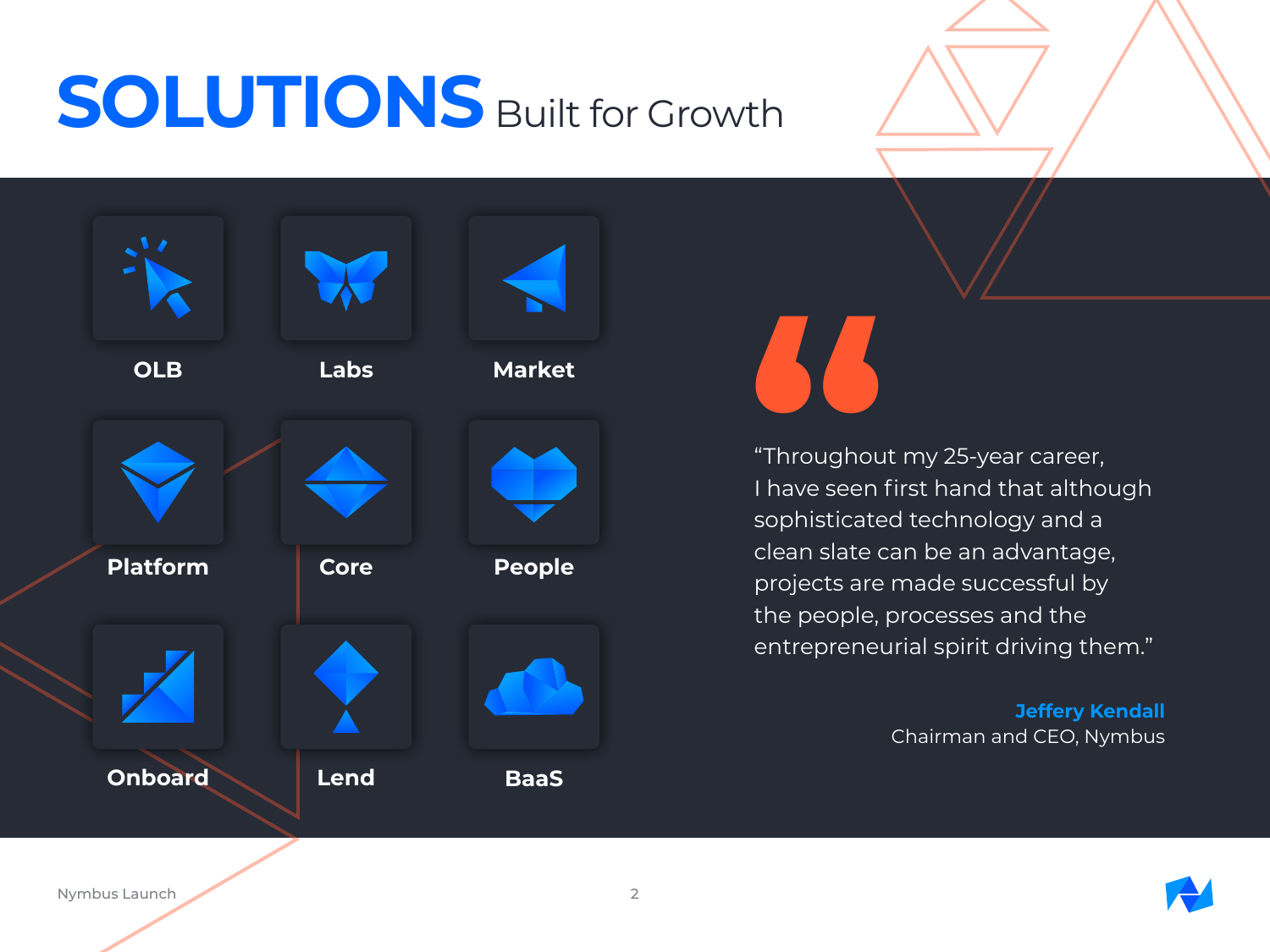### **LAUNCH**

#### **Accelerating Your Financial Institution Toward Digital Banking Excellence**

A proven turn-key solution that equips your financial institution with the solutions needed to launch a fully secure and compliant digital bank or credit union.



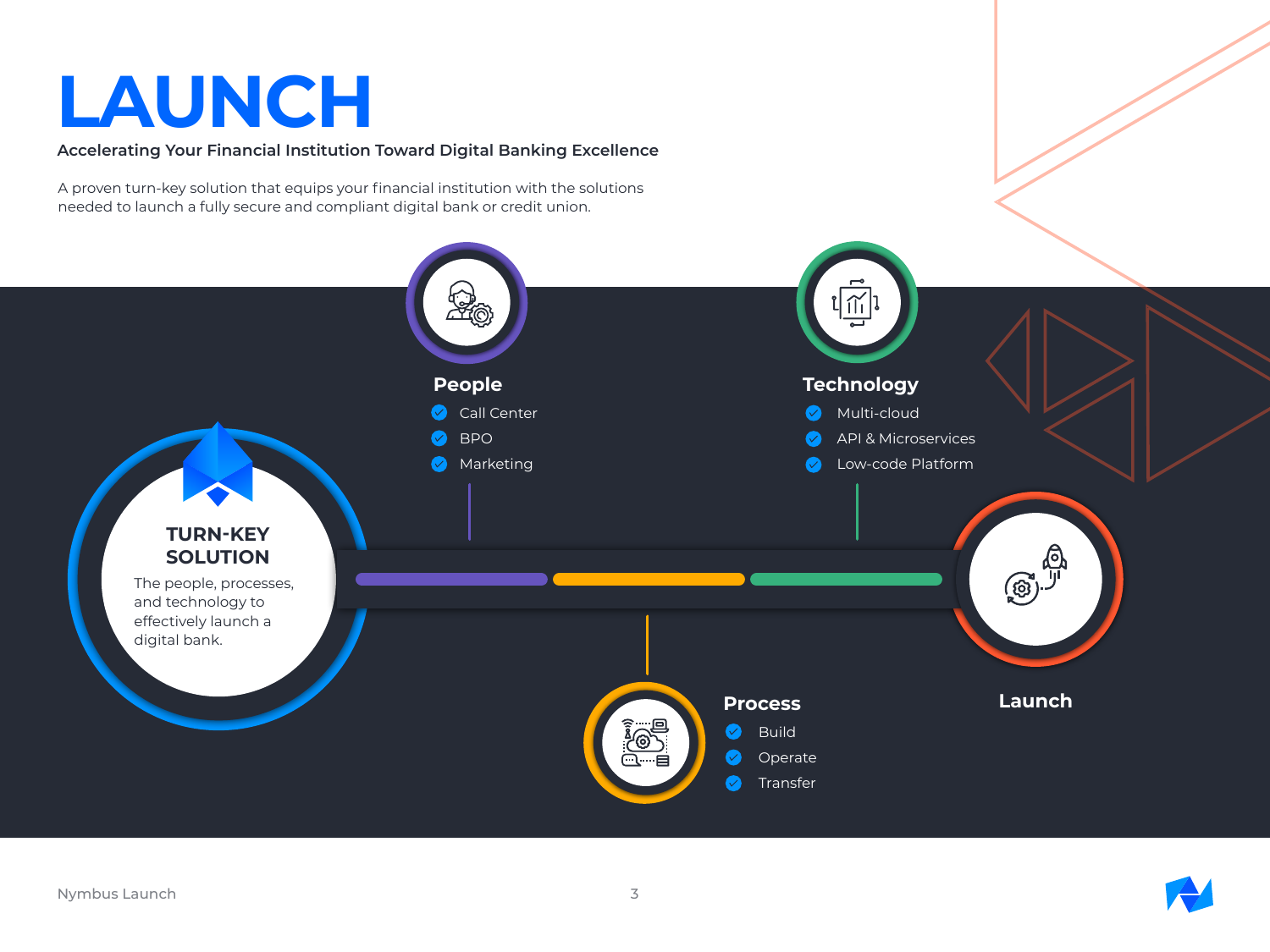## Digital Transformation **PROCESS**

Discussions about Nymbus products are specific to each client, taking into account their existing infrastructure and unique needs and objectives.



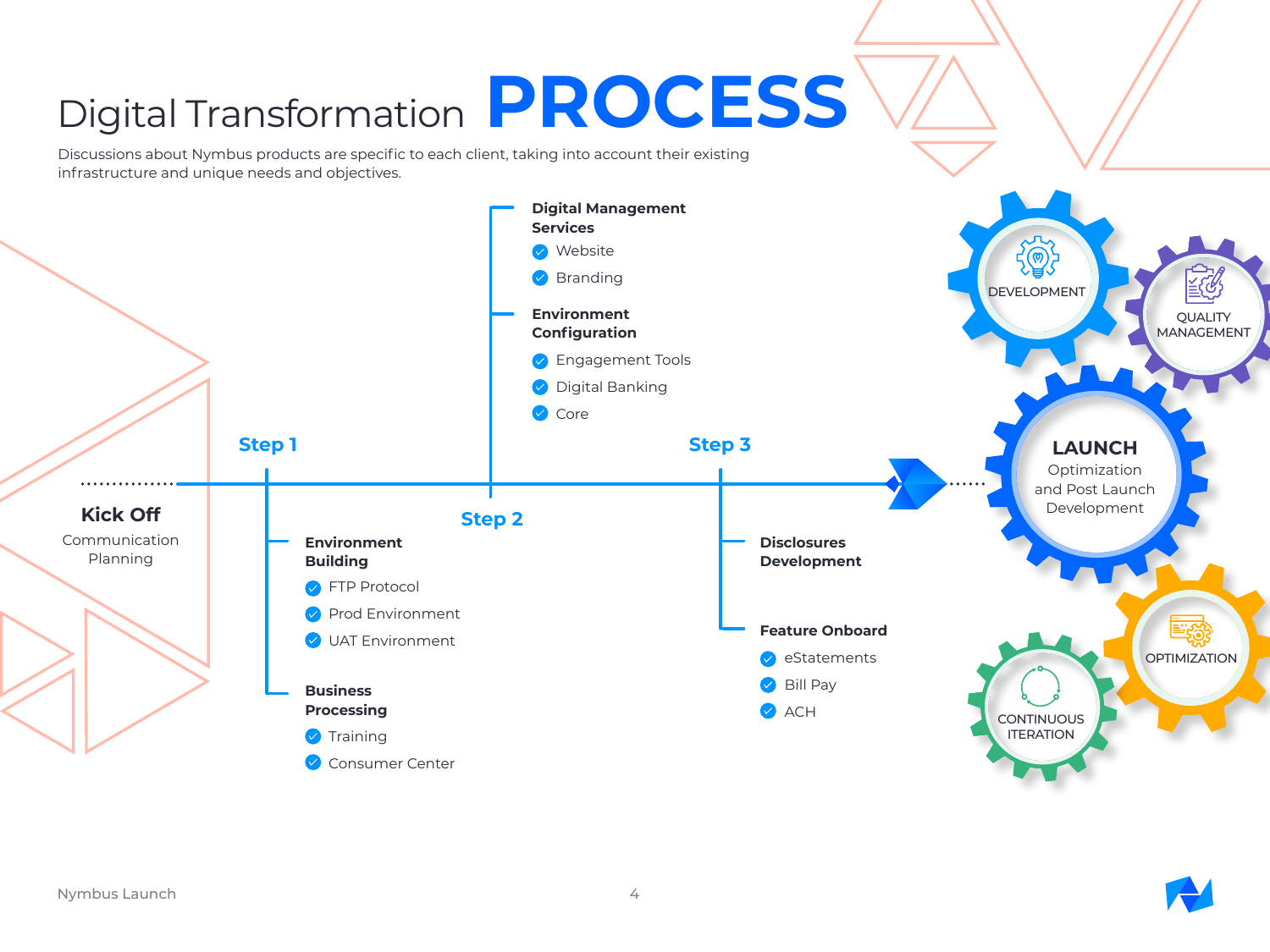### The Complete Solutions You Need

**TECHNOLOGY & PROCESSES**

#### **Core**

- Business Deposits
- Account Opening
- Statements, Check Images, Year-End Tax Forms & Notices
- Debit Cards
- Items Processing & ACH
- BSA/AML
- Integration With Account Analysis Systems



#### **Online Banking & Mobile**

- Multi-Factor Authentication (MFA)
- Money Movement
- Transaction Cleansing
- Bill Pay
- Alerts
- Card Management
- Truly Native Experience



#### **Onboard**

- Fast and secure user experience
- Integrated KYC and KYB
- Integrated account funding
- Digital credential issuance

### The Flexible Services You Want

**PEOPLE**

#### **Contact center**

- Inbound Calls
- Outbound Return Calls
- Secure Messaging (Email, Online Banking)
- Account Maintenance Support



- Dedicated client service manager
- Monthly Reporting
- GL Reconciliation
- ACH Stop Payment Processing

#### **Ready to Launch**



- for Possible Fraudulent Activity
- Research Requests in support of Customer's BSA/AML Program
- Referral of Unusual Suspicious Activity (USA) identified in the course of regular operations
- Fraudulent/Operational Loss Account Closure

#### **Implementation**

- Dedicated Project Manager
- 
- Complete Project Plan
- Implementation Documentation
- Training



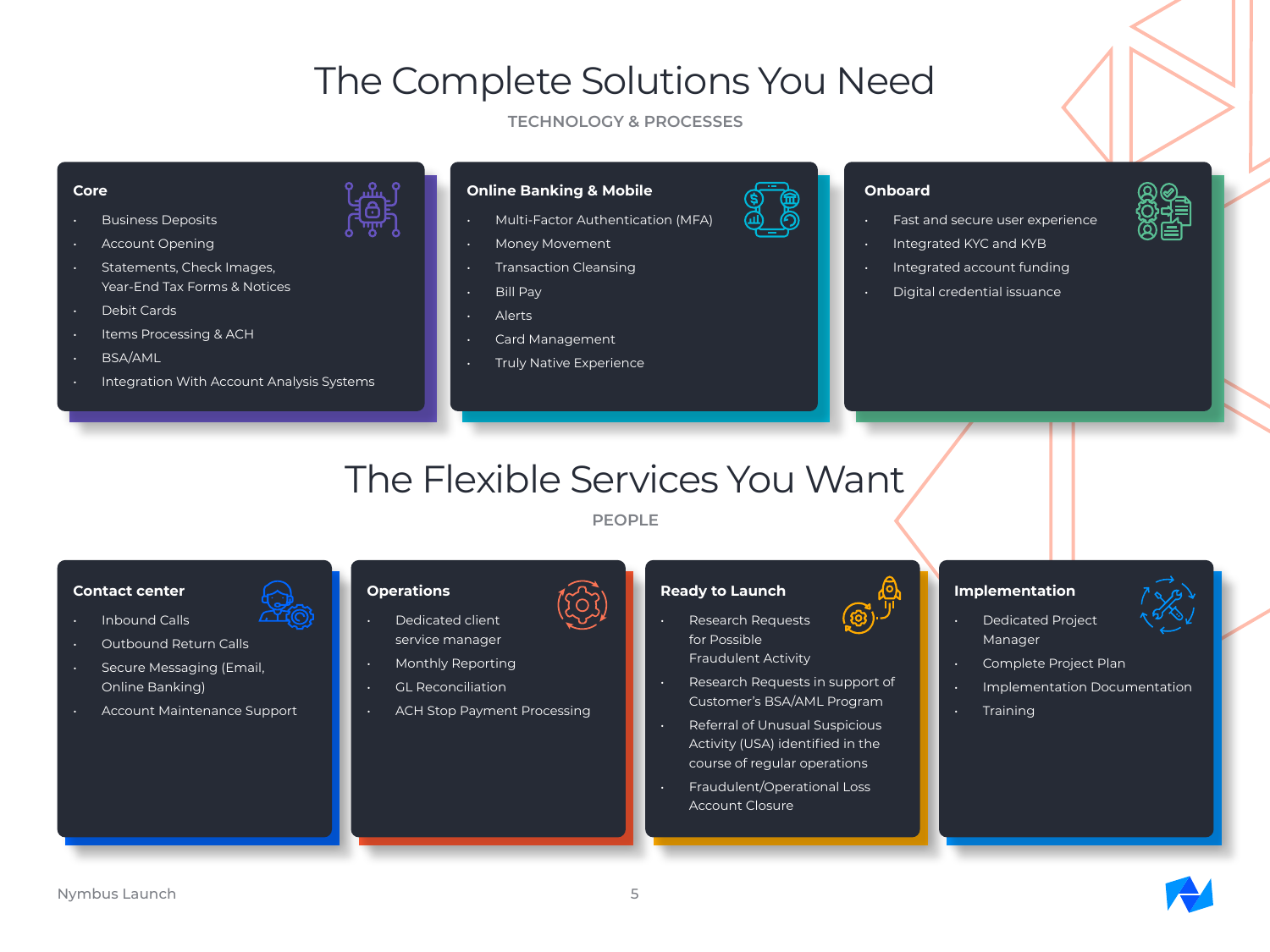

"Only **Nymbus provided us with a comprehensive strategy to quickly introduce a new digital-only effort**. Backed by and running in parallel to our established institution with 135 years of experience in creating satisfied customers, ZYNLO delivers the ideal combination of digital banking convenience and security that today's consumers depend on."

#### **Brian Canin**

Chief Financial Officer, PeoplesBank

**"**

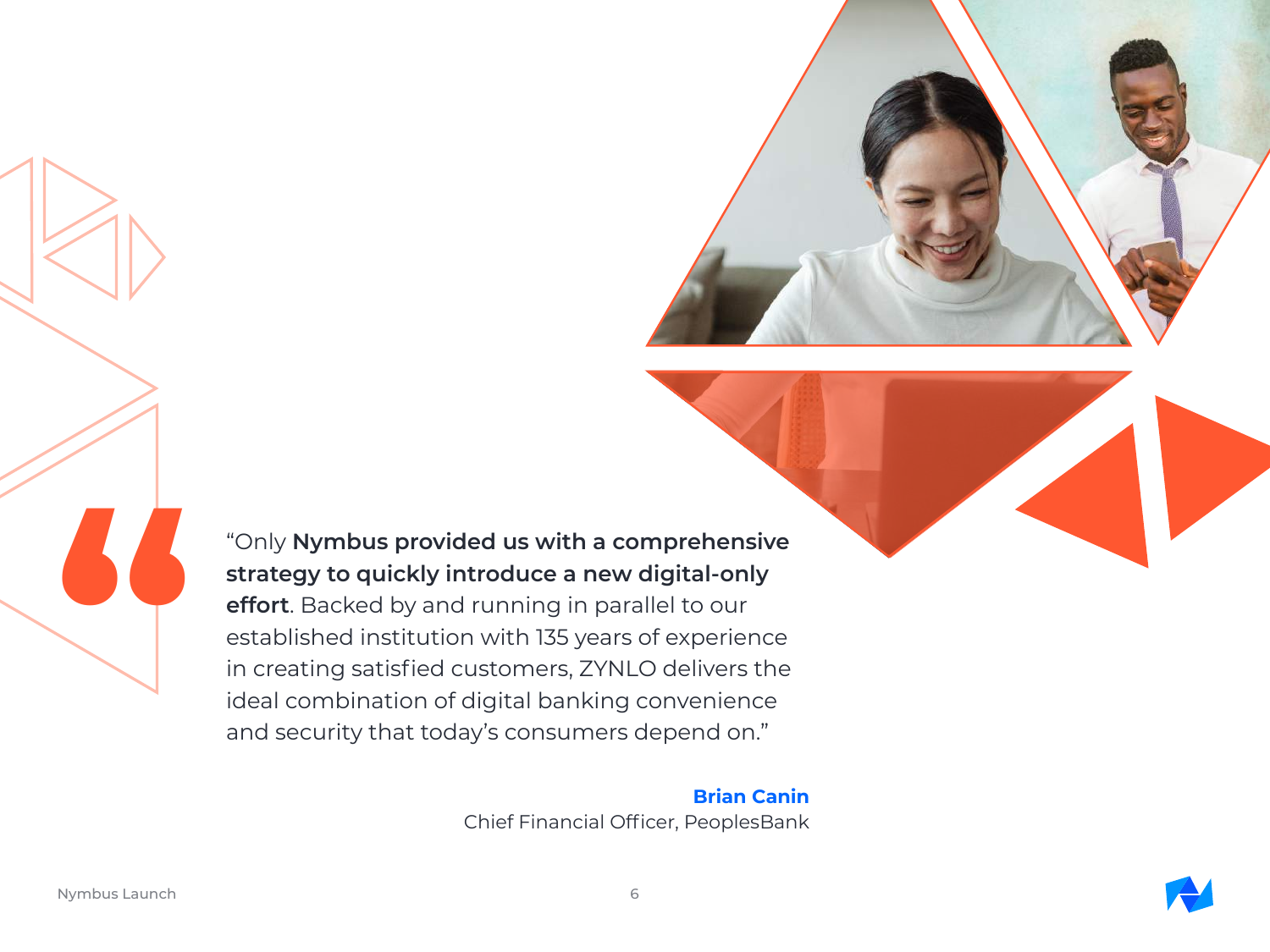# **LAUNCH:** Next Generation Digital Banking